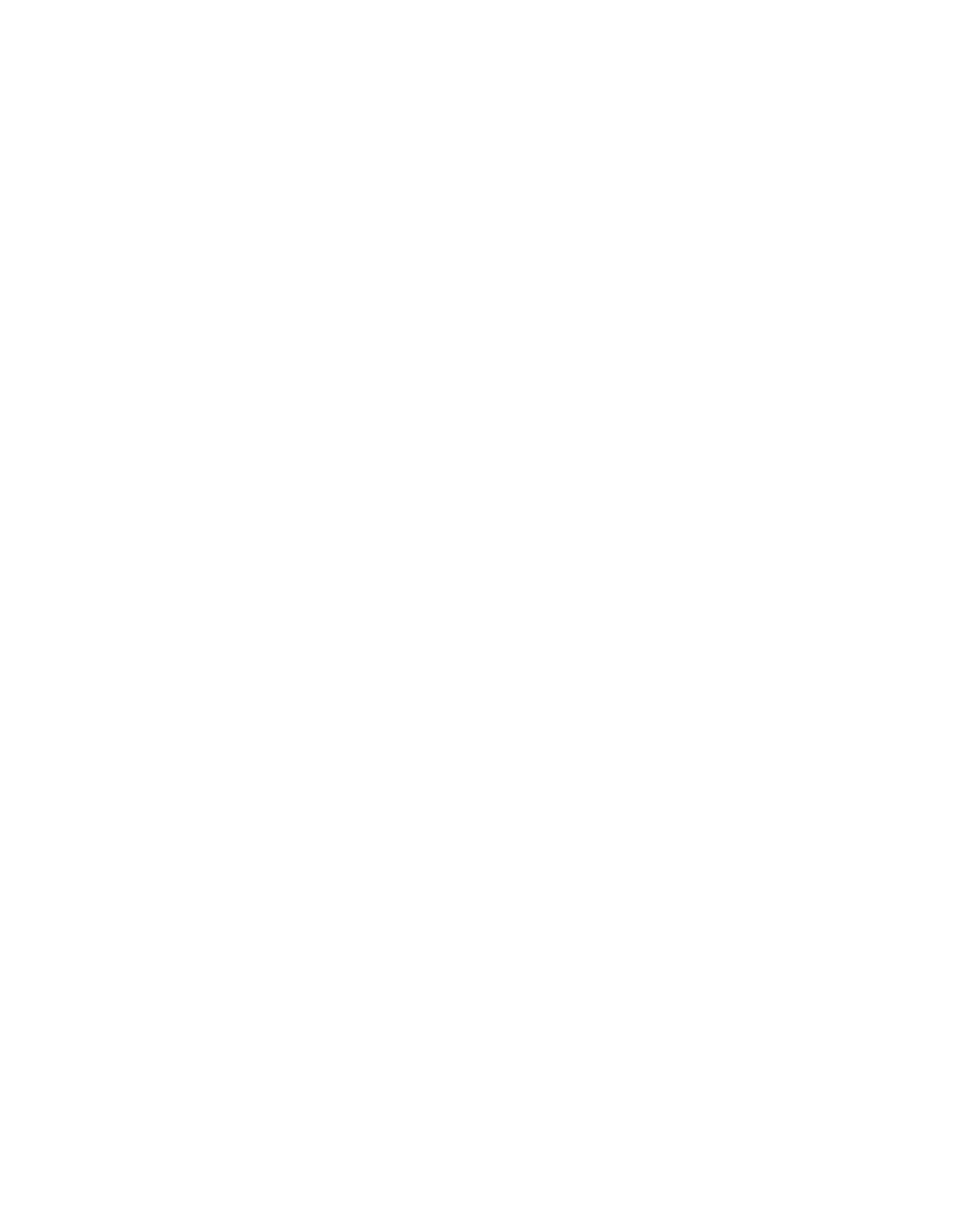not be complete. When buying a pesticide, be certain that you will be using it for the purpose stated on the label.

### **Pecans**

The spray guide for pecans is based primarily on insect biology and life cycles, because, generally, more pecan losses are from insects than disease. If you plant scab-disease-resistant varieties, you may need to treat only for insects. Another reason to concentrate on insect control is the fact that pecan fungicides are available only in commercial-size packages. Apply zinc foliar sprays frequently at the beginning of the season.

Large pecan trees are difficult to cover thoroughly with pesticide sprays. Hose-on sprayers can be used to spray trees 25-30 feet tall. When larger trees must be sprayed, employ a certified commercial pesticide applicator.

### **Peaches and plums**

The most important times to apply disease and insect control products are at petal fall, shuck split and preharvest. You can use combination products (insecticide and fungicide together) for early- and mid-season treatments, but most of them have harvest limitations that prevent application close to harvest, when brown rot control is critical.

### **Fire ant management**

Fire ants can be a severe problem with pecan and small fruit production both in agriculture and in urban areas. These ants can damage equipment such as electric motors and irrigation systems; their bites can interfere with harvest and cause medical problems.

Several insecticides are available for producers to use to manage fire ants. With the many possible application sites in an urban area, it is up to the individual to read the product labels for information on where they can be applied and at what rates.

When using baits either for individual mound treatment or as a broadcast application, follow these recommendations to improve bait effectiveness:

- **●** Always use fresh bait. Avoid packages that have a rancid odor. Baits with a strong rancid odor are probably spoiled, and the ants will not be attracted to the bait.
- **●** Store unused bait in cool dry place in a sealed container.
- **●** Avoid applying baits if rain is expected in 12 hours.
- **●** Before baiting a large area, conduct a prebait test by placing a small amount of bait in an area near mounds. Check the baited area after 1 hour to see if ants are gathering the bait. If they are not, conduct another prebait test in a few days.

For additional information on fire ants, see Texas Cooperative Extension publication B-6043, *Managing Imported Fire Ants in Urban Areas* or visit the Texas A&M fire ant web site at http://fireant.tamu.edu.

## **Pesticide safety**

Before using any pesticide, carefully read all the instructions on the container. Follow instructions such as for wearing protective clothing during mixing or spraying. Take the necessary precautions when applying pesticides to avoid being exposed to chemicals.

Mix pesticides in a well-ventilated area or outdoors. Avoid chemical contact with your skin, and do not breathe chemical vapors.

Apply the pesticides at the proper rate. If you use less chemical than is prescribed, it may not control the pests well; if you use more than is recommended, you may damage the plant or leave too much residue on the fruit.

Store chemicals in a secure area away from pets and children. Prepare only the amount required for one application. Dispose of any unused, diluted sprays and empty pesticide containers properly. Store pesticides in their original containers.

The pesticides suggested in this guide are registered and labeled for use by the Environmental Protection Agency and the Texas Department of Agriculture. Regulations on pesticides are subject to change and may have changed since this publication was printed. The USER is always responsible for the effects of pesticide residues on livestock and crops, as well as for problems caused when a pesticide drifts or moves to others' property. Always read and carefully follow the instructions on the container label.

**For more information, contact your county Extension agent.**

# **Organic pest management**

Some fungicides and insecticides are made of naturally occurring ingredients and are considered acceptable for organic gardening. For allowed products, refer to the Texas Department of Agriculture Organic Certification Program Materials List (TDA publication Q694A).

**Peaches, plums, nectarines and apricots:** Use sulfur fungicides throughout the spray program. Make applications at the shortest interval allowed. Shortened intervals are important during the late-bloom, shuck-split and first-cover periods and again during the preharvest period. These are periods when fruit diseases are the most damaging.

**Pecans:** Copper sulfate is considered an organic fungicide, and some formulations are approved for use on pecans to control pecan scab and other foliage diseases. Copper sulfate is highly toxic to fruit trees such as peaches, plums, apricots and nectarines and to some ornamental plants. Be careful when using this product near sensitive plants if there is a possibility of drift.

**General considerations:** For infection to occur, most plant diseases require that the leaf, fruit or nut remain wet for a certain period. The following precautions reduce the length of time the plant is wet after dew or rainfall:

- **●** Prune the trees to allow sunlight to penetrate the leaf canopy.
- **●** Space the trees to allow for air circulation.
- **●** Plant the trees in an area that will receive early-morning sun and where air circulation is not blocked by buildings or other plants.
- **●** Avoid wetting trees during irrigation.

Select varieties that are naturally resistant to the major diseases of your area. Resistance does not mean that the plants are immune to infections. Fungicide applications are usually more effective on plants with some resistance.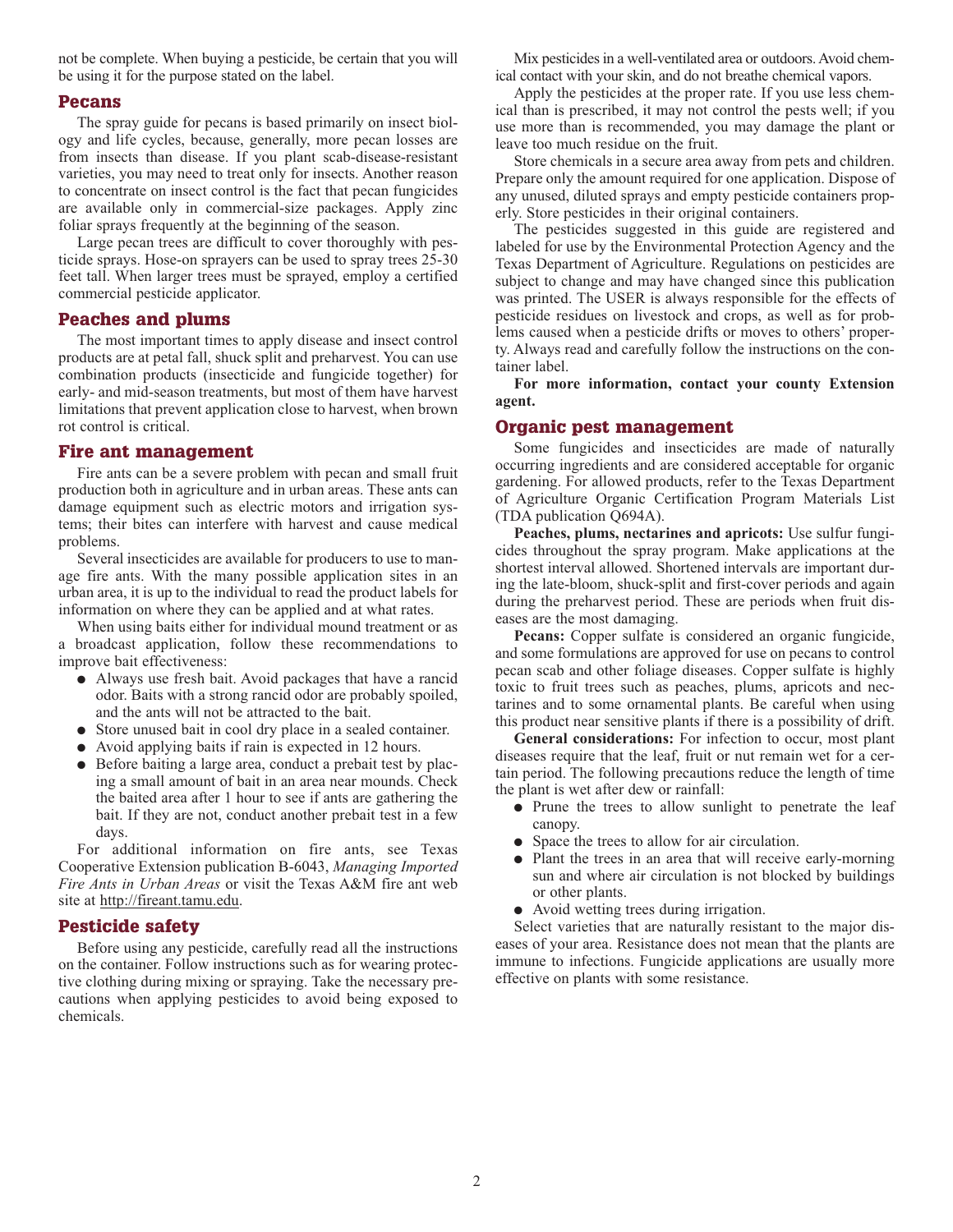| Table 1. Homeowner's spray quide for pecans.                                                                                   |                                                                                                |                                                                                          |                                                                                                                                                                                                                                                                                                                                                                                                                                                                                                                                                                                           |  |
|--------------------------------------------------------------------------------------------------------------------------------|------------------------------------------------------------------------------------------------|------------------------------------------------------------------------------------------|-------------------------------------------------------------------------------------------------------------------------------------------------------------------------------------------------------------------------------------------------------------------------------------------------------------------------------------------------------------------------------------------------------------------------------------------------------------------------------------------------------------------------------------------------------------------------------------------|--|
| Timing                                                                                                                         | Pest                                                                                           | <b>Pesticide</b>                                                                         | <b>Remarks</b>                                                                                                                                                                                                                                                                                                                                                                                                                                                                                                                                                                            |  |
| Dormant season<br>(winter)                                                                                                     | <b>Insects</b><br>Scale insects, mite<br>eggs, phylloxera                                      | 97% oil emulsion                                                                         | Spray tree trunks and branches thoroughly. Apply only once,<br>in late dormant but before budbreak. Agitate the spray<br>mixture enough to prevent the oil and water from separating.                                                                                                                                                                                                                                                                                                                                                                                                     |  |
| <b>Budbreak</b> —just as the<br>buds begin to split<br>and show green color;<br>terminal bud growth<br>should be 2 inches long | <b>Nutritional</b><br>Rosette                                                                  | zinc sulfate WP or<br>zinc nitrate (NZN) liquid                                          | Zinc sprays are essential for early-season pecan growth. Early,<br>frequent applications work best. Elemental zinc is toxic to<br>most plants except pecans and grapes; therefore, avoid drift.<br>If drift is a possibility, do not use zinc sulfate near peaches,<br>plums, nectarines, apricots or other zinc-sensitive plants.<br>Do not use any zinc product at rates higher than the label<br>stipulates, because it can burn the foliage. When applying<br>more than one zinc spray in 2 weeks, reduce the rate by half.<br>Never spray young trees that are not actively growing. |  |
|                                                                                                                                | <b>Insects</b><br>Phylloxera                                                                   | malathion<br>malathion 50% EC                                                            | If dormant oil was not used, then treat trees where a history<br>of phylloxera damage indicates a need for control.                                                                                                                                                                                                                                                                                                                                                                                                                                                                       |  |
|                                                                                                                                | <b>Diseases</b><br>Scab and other foliage<br>and nut diseases                                  | thiophanate-methyl<br>(Topsin-M 70% WP) <sup>1</sup><br>or                               | Do not apply after shuck split.                                                                                                                                                                                                                                                                                                                                                                                                                                                                                                                                                           |  |
|                                                                                                                                |                                                                                                | fenbuconazole<br>(Enable <sup>®</sup> 2F) <sup>1</sup>                                   | Do not apply after shuck split. Limit is 4 applications/season.                                                                                                                                                                                                                                                                                                                                                                                                                                                                                                                           |  |
| Prepollination-when<br>leaves are one-third<br>grown and before pollen<br>is shed, mid-April                                   | <b>Nutritional</b><br>Rosette<br><b>Diseases</b><br>Scab and other foliage<br>and nut diseases | Same as for budbreak<br>Same as for budbreak                                             |                                                                                                                                                                                                                                                                                                                                                                                                                                                                                                                                                                                           |  |
|                                                                                                                                | <b>Insects</b><br>Sawfly                                                                       | imidacloprid 1.47%<br>(see Table 2)<br>or<br>malathion<br>or<br>carbaryl                 | Imidacloprid is applied as a soil drench.                                                                                                                                                                                                                                                                                                                                                                                                                                                                                                                                                 |  |
| <b>Pollination</b> —when<br>casebearer eggs appear<br>on tips of nutlets, May                                                  | Nutritional<br>Rosette                                                                         | Same as for budbreak                                                                     | Using pecan nut casebearer traps will help you time the<br>sprays. Apply sprays during egg hatch. (Consult your county<br>Extension agent for precise local timing or see Extension<br>publication E-173, Controlling Pecan Nut Casebearer.)                                                                                                                                                                                                                                                                                                                                              |  |
|                                                                                                                                | <b>Insects</b><br>Pecan nut casebearer<br>and walnut caterpillar                               | malathion<br>or<br>carbaryl<br>or<br>spinosad 0.5%<br>or<br>Bacillus thuringiensis, B.t. |                                                                                                                                                                                                                                                                                                                                                                                                                                                                                                                                                                                           |  |
|                                                                                                                                | <b>Diseases</b><br>Scab and other foliage<br>and nut diseases                                  | Same as for budbreak                                                                     |                                                                                                                                                                                                                                                                                                                                                                                                                                                                                                                                                                                           |  |

1Commercial-size package

WP–wettable powder

EC–emulsifiable concentrate

F–flowable

L–liquid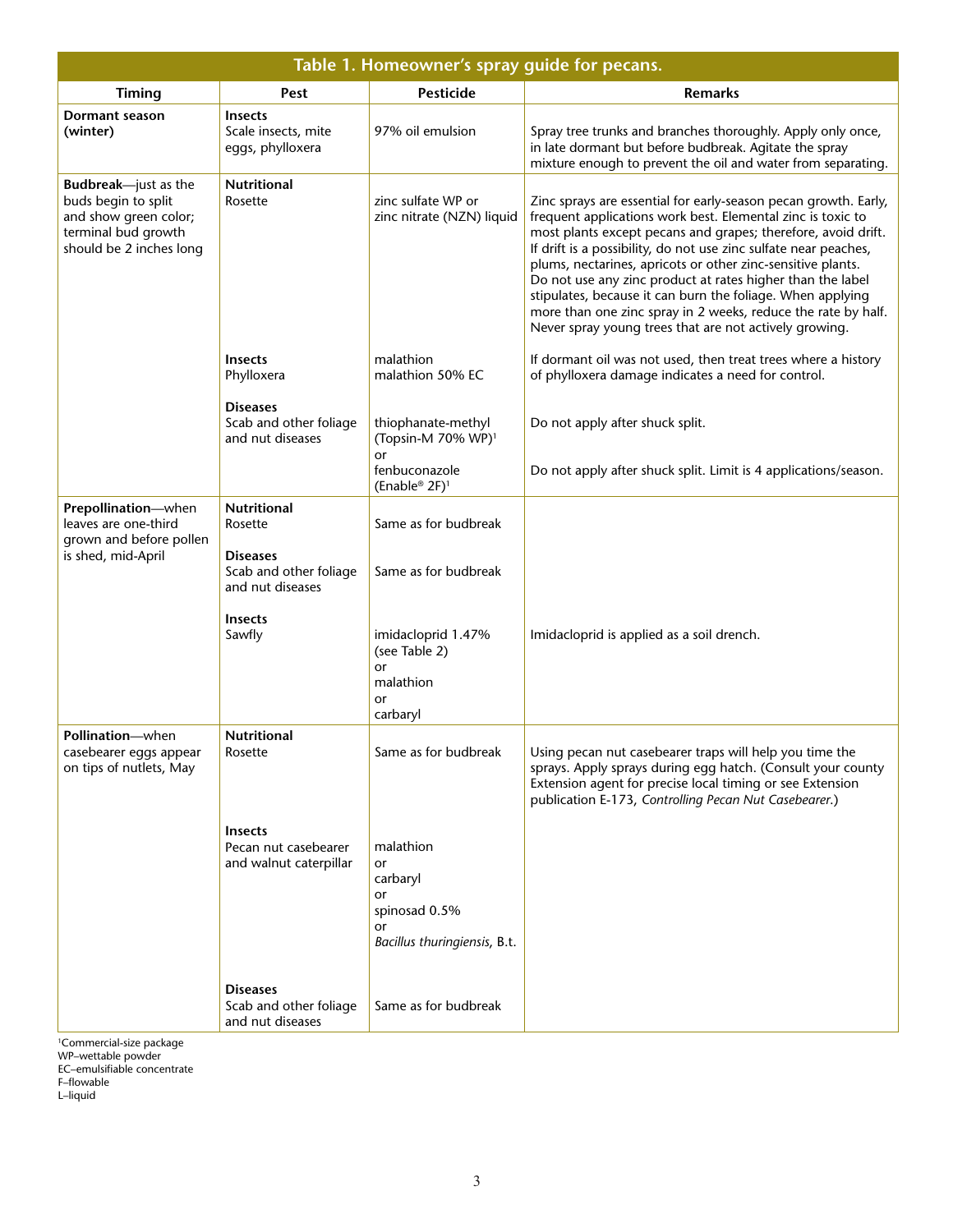| <b>Pecans (continued)</b>                                                                |                                                                                                |                                                             |                                                                                                                                                                                                                                                                                                                                                                            |  |
|------------------------------------------------------------------------------------------|------------------------------------------------------------------------------------------------|-------------------------------------------------------------|----------------------------------------------------------------------------------------------------------------------------------------------------------------------------------------------------------------------------------------------------------------------------------------------------------------------------------------------------------------------------|--|
| <b>Timing</b>                                                                            | <b>Pest</b>                                                                                    | <b>Pesticide</b>                                            | <b>Remarks</b>                                                                                                                                                                                                                                                                                                                                                             |  |
| <b>Post pollination</b>                                                                  | <b>Insects</b><br>Second-generation<br>casebearer (42 days<br>after first casebearer<br>spray) | Same as for pollination                                     |                                                                                                                                                                                                                                                                                                                                                                            |  |
|                                                                                          | Aphid (June-July)                                                                              | imidochloprid 1.47%                                         | Treat yellow aphids when an average of 25 per compound<br>leaf are found or when excessive honey dew is produced.<br>Repeated use of insecticides can result in strains of aphids<br>that resist insecticides. This can increase losses. Treat black<br>pecan aphids when three or more are found per compound<br>leaf after July 1. This insect is common in late season. |  |
|                                                                                          | <b>Diseases</b><br>Scab and other foliage<br>and nut diseases<br>Fall webworm                  | Same as for budbreak<br>Same as for pecan nut<br>casebearer | The number of sprays is based on weather conditions, variety<br>and presence of scab fungus. Repeat spray applications as<br>long as weather conditions favor disease development. For<br>more information, see Extension publication L-1811, Fall<br>Webworm.                                                                                                             |  |
| Water stage-when<br>inside of the nut begins<br>to fill with liquid, mid to<br>late July | <b>Diseases</b><br>Scab and other foliage<br>and nut diseases                                  | thiophanate-methyl<br>(Topsin-M® 70% WP) <sup>1</sup>       | Treat where there is a history of disease or when<br>rainfall is prolonged.                                                                                                                                                                                                                                                                                                |  |
|                                                                                          | Walnut caterpillar                                                                             | Same as for pecan nut<br>casebearer                         | For walnut caterpillar, look for eggs on the undersides<br>of foliage. The absence of foliage also indicates walnut<br>caterpillar damage. No webs are associated with walnut<br>caterpillars. For more information, see Extension publication<br>L-1835, Walnut Caterpillars.                                                                                             |  |
| Half-shell hardening-<br>early to mid-August                                             | <b>Insects</b><br>Aphids                                                                       | Same as for aphids listed<br>above                          | Treat yellow aphids when they average 25 per compound<br>leaf or when excessive honey dew is produced and aphid<br>populations persist. Treat black pecan aphids when 3 or<br>more are found per compound leaf after July 1. This insect is<br>common in late season.                                                                                                      |  |
|                                                                                          | Hickory shuckworm                                                                              | carbaryl<br>or<br>spinosad 0.5%                             |                                                                                                                                                                                                                                                                                                                                                                            |  |
|                                                                                          | Pecan weevil                                                                                   | carbaryl                                                    | Treat areas with a history of pecan weevil infestation. One<br>to three treatments at 10- to 14-day intervals are needed<br>for heavy weevil infestations. Make first application around<br>August 20. For more information, see Extension publication<br>E-343, Controlling the Pecan Weevil.                                                                             |  |
|                                                                                          | <b>Diseases</b><br>Scab and other foliage<br>and nut diseases                                  | Same as for budbreak                                        |                                                                                                                                                                                                                                                                                                                                                                            |  |

1Commercial-size package WP–wettable powder EC–emulsifiable concentrate

F–flowable L–liquid

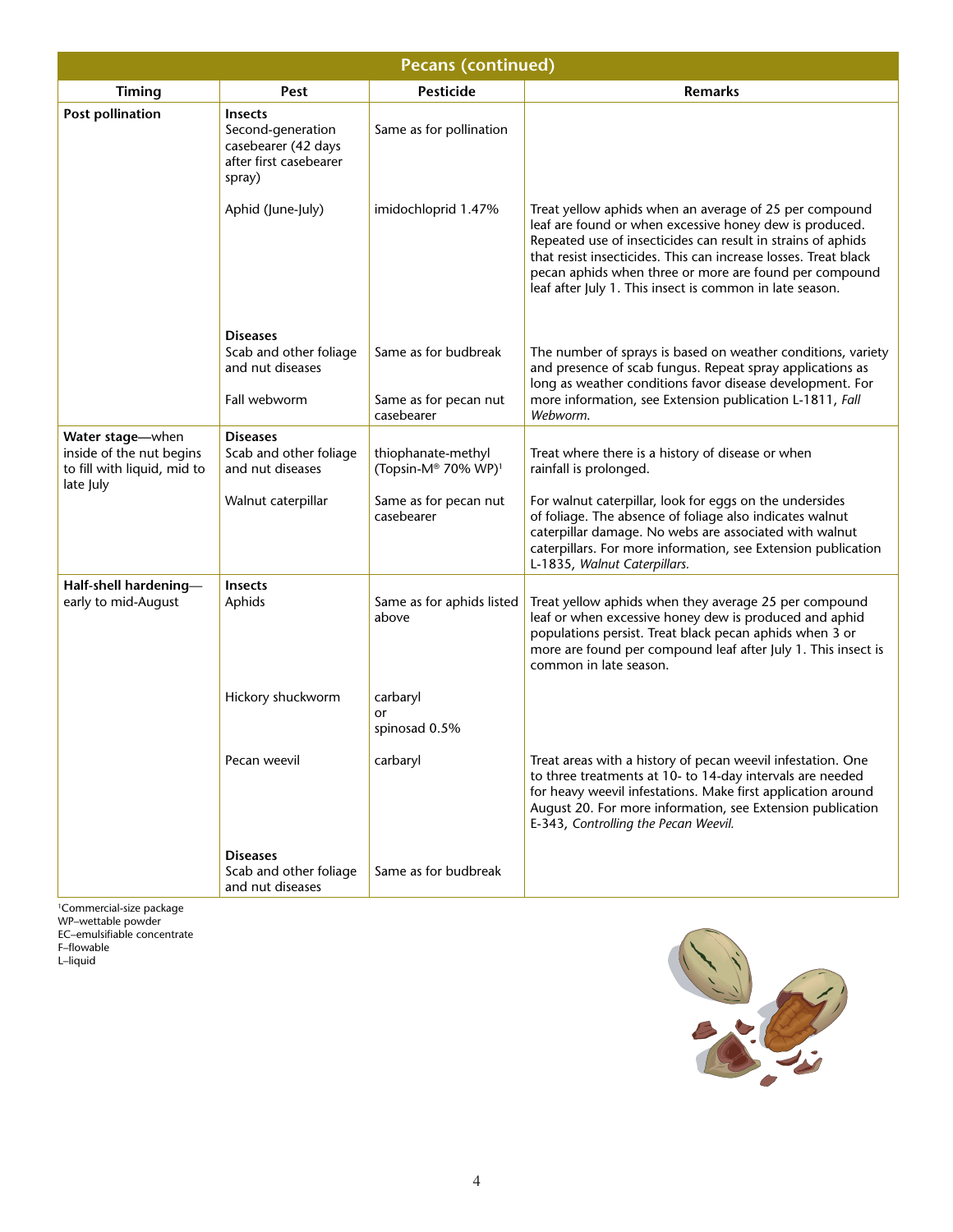| Table 2. Insecticides available in small packages for insect control on pecans. |                                                                         |                    |                                                |  |
|---------------------------------------------------------------------------------|-------------------------------------------------------------------------|--------------------|------------------------------------------------|--|
| <b>Active Ingredient</b>                                                        | <b>Product Name</b>                                                     | <b>Distributor</b> | <b>Remarks</b>                                 |  |
| carbaryl                                                                        | Liquid Carbaryl Garden Spray<br>(carbaryl 23.7%)                        | Fertilome          | Do not apply within 5 days of harvest          |  |
| imidachloprid                                                                   | Bayer Advanced Tree & Shrub Insect Concentrate<br>(imidachloprid 1.47%) | Bayer              | Apply as a soil drench                         |  |
| malathion                                                                       | 50% Malathion Insect Spray<br>(malathion 50%)                           | Green Light        | Do not apply within 7 days of harvest          |  |
| spinosad                                                                        | Green Light Lawn and Garden Spray with Spinosad<br>$(0.5\%$ spinosad)   | Green Light        | Do not apply within 14 days of harvest         |  |
| Bacillus thuringiensis, B.t.                                                    | <b>Bt Worm Killer</b>                                                   | Green Light        | Check for pecan on label                       |  |
| Dormant oil                                                                     | Dormant Spray and Summer Oil<br>(99% paraffini oil)                     | Fertilome          | Apply in late winter when trees are<br>dormant |  |

| Table 3. Homeowner's spray guide for peaches and plums                                                                              |                                    |                                                                                                                                                        |                                                                                                                                                                                                                                                                                                               |  |
|-------------------------------------------------------------------------------------------------------------------------------------|------------------------------------|--------------------------------------------------------------------------------------------------------------------------------------------------------|---------------------------------------------------------------------------------------------------------------------------------------------------------------------------------------------------------------------------------------------------------------------------------------------------------------|--|
| <b>Timing</b>                                                                                                                       | Pest                               | <b>Pesticide</b>                                                                                                                                       | <b>Remarks</b>                                                                                                                                                                                                                                                                                                |  |
| Dormant season                                                                                                                      | <b>Insects</b><br>Scale insects    | 97% dormant oil                                                                                                                                        | Apply when temperature is between 45 and 70 degrees F.<br>Apply only if scales are observed. Repeat applications in<br>2-3 weeks. Agitate the spray mixtures enough to prevent<br>the oil and water from separating.                                                                                          |  |
| Late dormant                                                                                                                        | <b>Diseases</b><br>peach leaf curl | copper fungicide<br>or<br>chlorothalonil<br>(see listing of products,<br>Table 4)                                                                      | Apply if there is a history of leaf curl.                                                                                                                                                                                                                                                                     |  |
|                                                                                                                                     | <b>Bacterial spot</b>              | copper fungicides                                                                                                                                      |                                                                                                                                                                                                                                                                                                               |  |
| Petal-fall-when 75%<br>of the petals have fallen,<br>5 days after bloom;<br>combination products<br>are an option - see Table<br>6. | <b>Insects</b><br>Plum curculio    | malathion<br>(malathion 50% EC)<br>or<br>carbaryl (Sevin <sup>®</sup> liquid)<br>or<br>permethrin 2.5% EC                                              | Use insecticides only if there is a history of insect damage.<br>Removal of wild plums can eliminate overwintering sites of<br>plum curculio and reduce infestations. Repeated applications<br>of permethrin may promote scale and mite outbreaks.<br>Insecticides applied during bloom will kill honey bees. |  |
|                                                                                                                                     | Peach twig borer                   | permethrin 2.5% EC                                                                                                                                     |                                                                                                                                                                                                                                                                                                               |  |
|                                                                                                                                     | Lesser peach tree borer            | permethrin 2.5% EC                                                                                                                                     |                                                                                                                                                                                                                                                                                                               |  |
|                                                                                                                                     | <b>Diseases</b><br>Scab            | captan<br>or<br>chlorothalonil<br>or<br>sulfur<br>(see listing of products,<br>Table 4)<br>or<br>thiophanate-methyl<br>(Topsin-M® 70% WP) <sup>1</sup> | Treat where there is a history of disease problems.                                                                                                                                                                                                                                                           |  |

1Commercial-size package

WP–wettable powder

EC–emulsifiable concentrate

F–flowable L–liquid

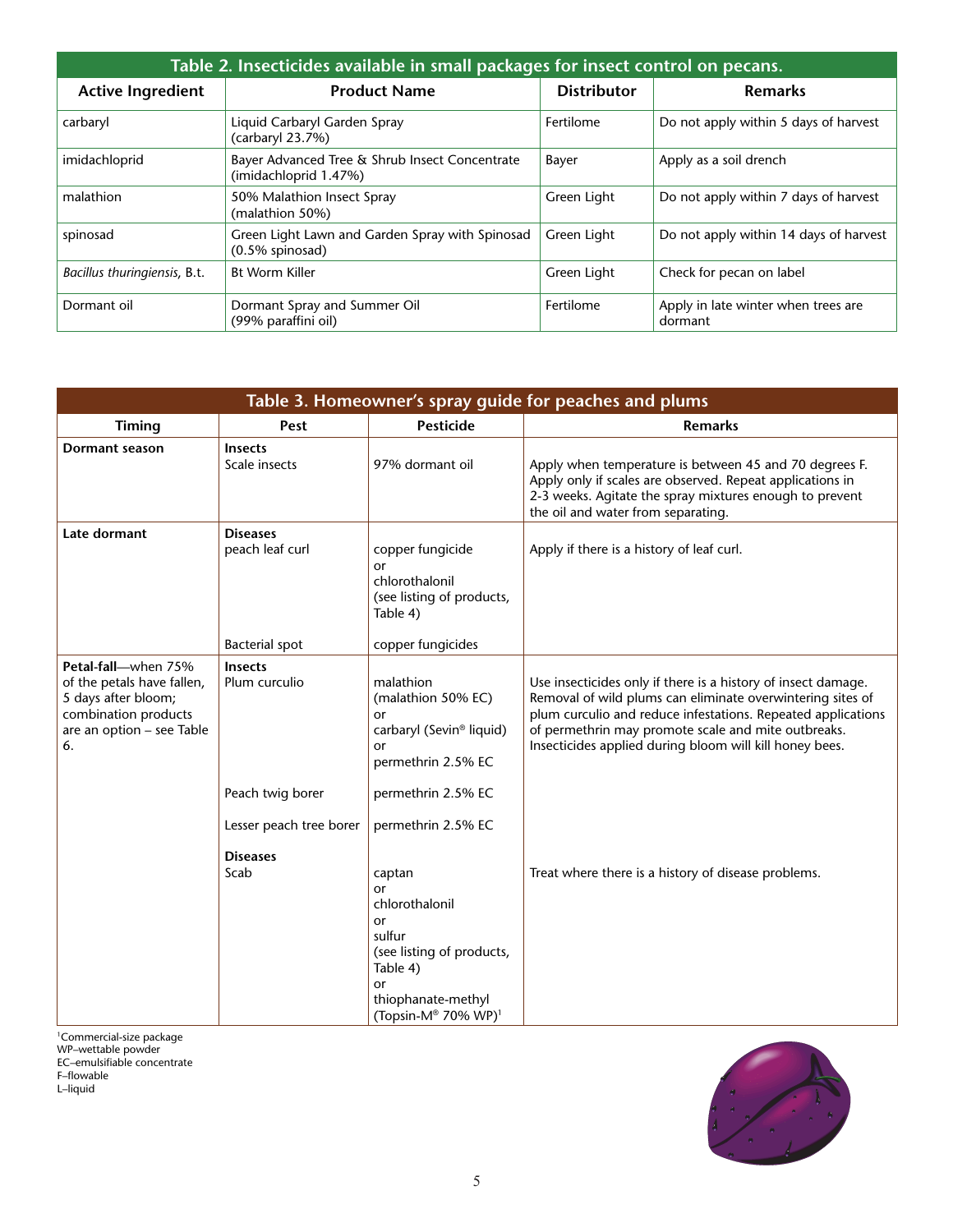| <b>Peaches and plums (continued)</b>                                                                                                                                                                                                |                                                                                  |                                                                                                                            |                                                                                                                                                                                                                                                                                                                                                                                                                                                                                                                                                                                                                                                                                                                                                                                                                                                               |  |
|-------------------------------------------------------------------------------------------------------------------------------------------------------------------------------------------------------------------------------------|----------------------------------------------------------------------------------|----------------------------------------------------------------------------------------------------------------------------|---------------------------------------------------------------------------------------------------------------------------------------------------------------------------------------------------------------------------------------------------------------------------------------------------------------------------------------------------------------------------------------------------------------------------------------------------------------------------------------------------------------------------------------------------------------------------------------------------------------------------------------------------------------------------------------------------------------------------------------------------------------------------------------------------------------------------------------------------------------|--|
| Timing                                                                                                                                                                                                                              | Pest                                                                             | <b>Pesticide</b>                                                                                                           | <b>Remarks</b>                                                                                                                                                                                                                                                                                                                                                                                                                                                                                                                                                                                                                                                                                                                                                                                                                                                |  |
| Shuck split-when the<br>calyx separates from base<br>of newly formed fruit,<br>14 days after bloom;<br>combination products<br>are an option -                                                                                      | <b>Insects</b><br>Catfacing insects, plum<br>curculio<br><b>Diseases</b><br>Scab | Same insecticides as for<br>petal fall<br>Same fungicide selection                                                         | Treat where there is a history of catfacing insects and/or plum<br>curculio.                                                                                                                                                                                                                                                                                                                                                                                                                                                                                                                                                                                                                                                                                                                                                                                  |  |
| see Table 6                                                                                                                                                                                                                         |                                                                                  | as at petal fall                                                                                                           |                                                                                                                                                                                                                                                                                                                                                                                                                                                                                                                                                                                                                                                                                                                                                                                                                                                               |  |
| Cover sprays-repeat at<br>14-day intervals;<br>combination products<br>are an option -<br>see Table 6                                                                                                                               | <b>Insects</b><br>Catfacing insects,<br>plum curculio                            | Same as for petal fall                                                                                                     | Removing brown rot mummies (diseased fruit) during fall and<br>winter can reduce disease infection the following spring.                                                                                                                                                                                                                                                                                                                                                                                                                                                                                                                                                                                                                                                                                                                                      |  |
|                                                                                                                                                                                                                                     | <b>Diseases</b><br>Scab<br>Brown rot                                             | captan<br>or<br>sulfur (see Table 3)                                                                                       | During wet weather in the spring, applications of captan can<br>reduce brown row as fruit begins to ripen.                                                                                                                                                                                                                                                                                                                                                                                                                                                                                                                                                                                                                                                                                                                                                    |  |
| Pre-harvest-for<br>early-maturing varieties<br>and during periods of<br>frequent rain or dew-<br>spray 3 week, 2 weeks                                                                                                              | <b>Insects</b><br>June beetles<br>and wasps                                      | carbaryl (Sevin® liquid)                                                                                                   | Do not apply within 3 days of harvest. June beetles and wasps<br>are attracted to and feed on ripe fruit. Treat only if insects are<br>present.                                                                                                                                                                                                                                                                                                                                                                                                                                                                                                                                                                                                                                                                                                               |  |
| and 3 days before<br>picking; for mid- to late-<br>maturing varieties-spray<br>at 2 weeks and at 3<br>days before picking;<br>combination products<br>are an option if applied<br>within preharvest interval<br>(PHI) - see Table 6 | <b>Diseases</b><br>Brown rot                                                     | thiophanate-methyl<br>(Topsin M® 70% WP) <sup>1</sup><br>or<br>captan (see Table 4)<br>or<br>myclobutanil<br>(see Table 4) | Do not apply within 1 day of harvest.<br>May be applied up to day of harvest.                                                                                                                                                                                                                                                                                                                                                                                                                                                                                                                                                                                                                                                                                                                                                                                 |  |
| Post harvest-late<br>August to early<br>September                                                                                                                                                                                   | <b>Insects</b><br>Peach tree borer                                               | permethrin 2.5% EC<br>or<br>endosulfan<br>(Thiodan <sup>®</sup> 9EC)                                                       | Apply the insecticide spray to soak the trunk thoroughly from<br>the scaffold limbs to the soil. Remove tall weeds to ensure<br>good coverage of the soil around the base of the trunk. Do<br>not apply insecticide to fruit or foliage.<br>Do not apply within 21 days prior to harvest                                                                                                                                                                                                                                                                                                                                                                                                                                                                                                                                                                      |  |
|                                                                                                                                                                                                                                     |                                                                                  |                                                                                                                            | Endosulfan: Use 2 applications, 3-4 weeks apart.<br>Symptoms of bacterial canker and borers can be confused.<br>Bacterial canker causes dieback of twigs and branches and<br>death of flower and leaf buds. Elongated, sunken areas<br>(cankers) form at the base of the dead buds. Cutting into the<br>canker reveals a brown margin. Sap may ooze from infested<br>fruit. In contrast, peach tree borers feed on the inner bark<br>at the base of the tree. Infestations can be identified by the<br>accumulation of waste, wood chips and gum on the bark.<br>Cutting into these areas will reveal tunnels and, often, the<br>white larval stage of the peach tree borer. Treat for borers<br>only if this pest is known to occur in your growing region<br>(if unsure, contact your county Extension agent) or if borer<br>damage and borers are present. |  |

1Commercial-size package WP–wettable powder EC–emulsifiable concentrate F–flowable L–liquid

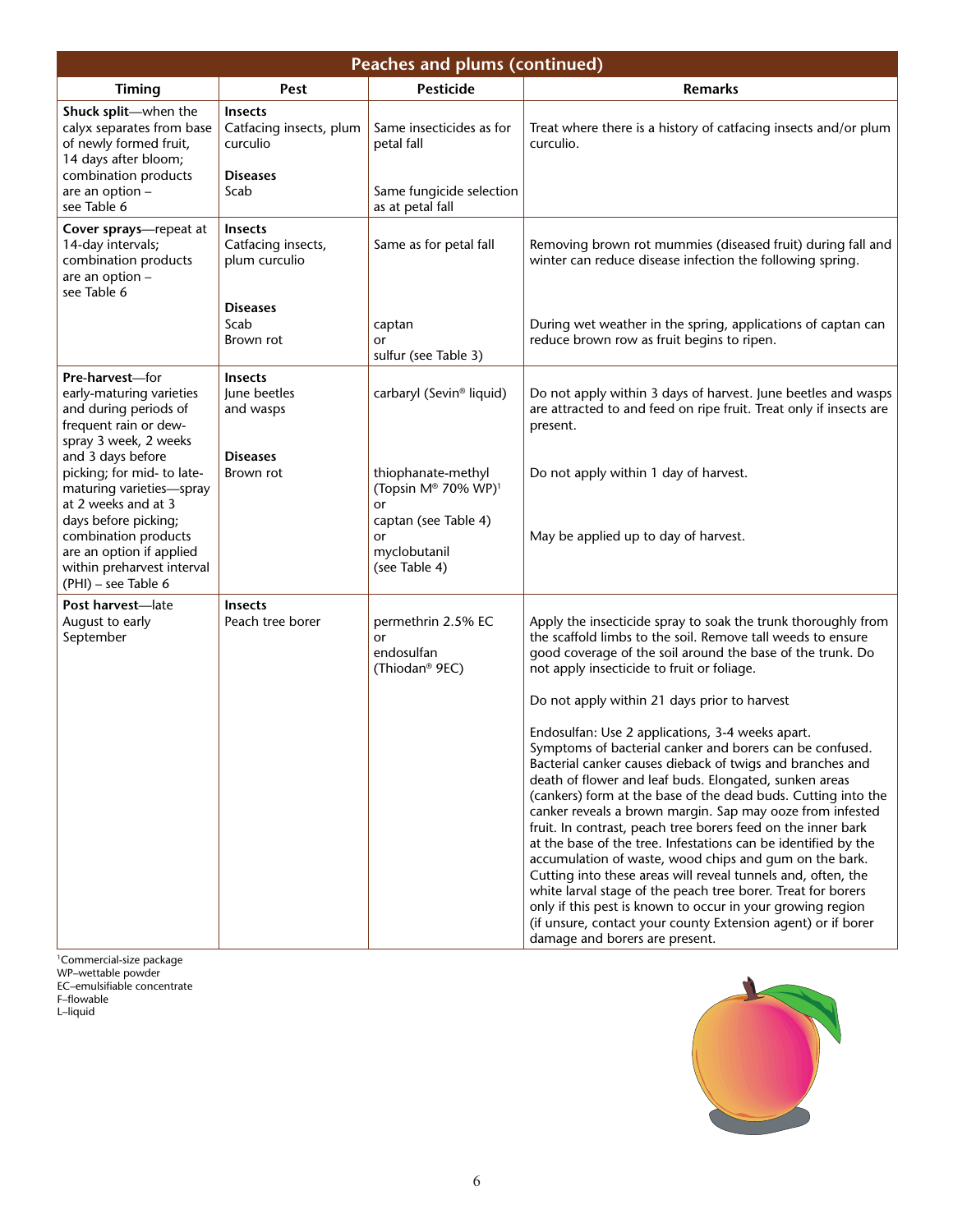|                                                   |                                                                                          |                    |              | Table 4. Products available in small packages for disease control on peaches and plums |
|---------------------------------------------------|------------------------------------------------------------------------------------------|--------------------|--------------|----------------------------------------------------------------------------------------|
| <b>Pesticide</b>                                  | <b>Trade Name</b>                                                                        | <b>Distributor</b> | PHI*         | <b>Remarks</b>                                                                         |
| captan                                            | Captan Fungicide (50% WP)<br>Captan Fruit & Ornamental                                   | Hi-Yield           | 0            | Not cleared on plums.                                                                  |
|                                                   | $(50\% \text{ WP})$                                                                      | <b>Bonide</b>      | $\mathbf 0$  | Not cleared on plums.                                                                  |
| chlorothalonil                                    | Garden Disease Control (29.6%)                                                           | Ortho              |              | Do not apply after shuck-split.                                                        |
|                                                   | Fung-onil Concentrate (29.6%)<br>Fruit Tree, Vegetable &<br>Ornamental Fungicide (29.6%) | <b>Bonide</b>      |              | Do not apply after shuck-split.                                                        |
|                                                   |                                                                                          | Monterey           |              | Do not apply after shuck-split.                                                        |
| (copper fungicides)<br>copper ammonium<br>complex | Liqui-Cop (8%)                                                                           | Monterey           |              | Do not apply after full bloom.                                                         |
| copper sulfate                                    | Bordeaux Mix Fungicide (12.5%)<br>Bordeaux Powder (12.7%)                                | Hi-Yield           |              | Do not apply after pink bud. Not cleared on plums.<br>Do not aply after pink bud.      |
|                                                   |                                                                                          | Dexol              |              | Not cleared on plums.                                                                  |
| copper hydroxide                                  | Copper Fungicide (23%)                                                                   | Hi-Yield           |              | Peaches: 3 weeks; plums:<br>do not apply after white bud.                              |
| copper salts                                      | Copper liquid concentrate                                                                | <b>Bonide</b>      |              | Do not apply after pink bud. Not cleared on plums.                                     |
| myclobutanil                                      | Immunox Multi-Purpose<br>Fungicide (1.55%)                                               | Spectracide        | $\mathbf{0}$ |                                                                                        |
| sulfur                                            | All major companies market a<br>sulfur product                                           |                    | $\mathbf 0$  |                                                                                        |

\*PHI = Pre-harvest interval, the minimum number of days before harvest that product can be used.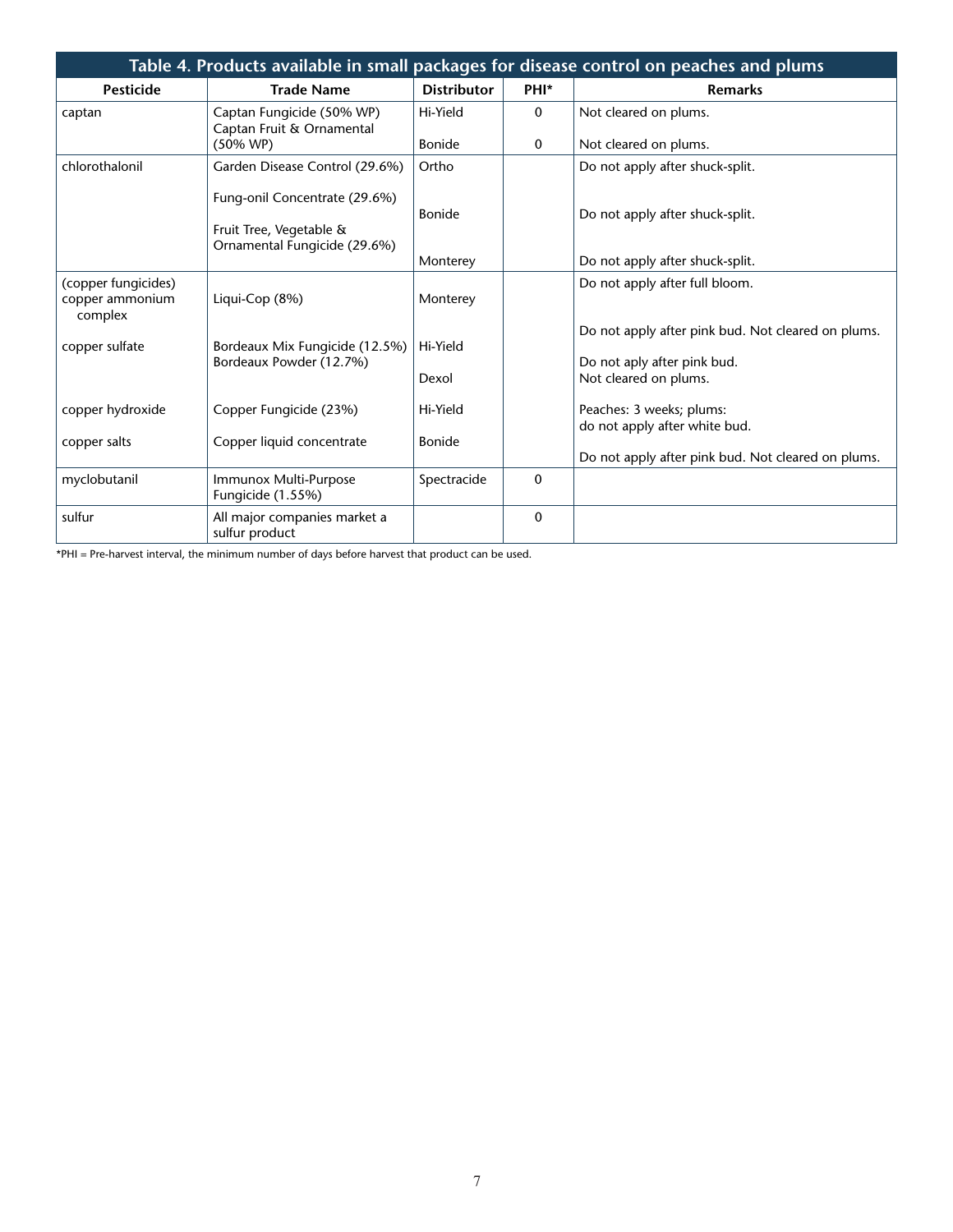|                             | Table 5. Products available in small packages for insect control on peaches. See label for rates. |                                             |                                                                           |  |  |
|-----------------------------|---------------------------------------------------------------------------------------------------|---------------------------------------------|---------------------------------------------------------------------------|--|--|
| <b>Active Ingredient</b>    | <b>Product Name</b>                                                                               | <b>Distributor</b>                          | <b>Remarks</b>                                                            |  |  |
| carbaryl                    | Liquid Carbaryl Garden Spray<br>(carbaryl 23.7%)                                                  | Fertilome                                   | Do not aply within 5 days of harvest.                                     |  |  |
| neem oil or<br>azadirachtin | Fruit Tree Spray (pyrethrins 0.25%,<br>neem oil 70%)                                              | Green Light                                 | Most effective when applied on a 7-14<br>day interval.                    |  |  |
| endosulfan                  | Thiodan Insect Spray (endosulfan 9.9%)                                                            | Dragon Chemical                             | Do not apply within 21 days of harvest.                                   |  |  |
|                             | 0.75 Thiodan Insect Spray (endosulfan 9.9%)                                                       | Southern Agricultural                       | Do not re-enter treated area for 24<br>hours.                             |  |  |
| malathion                   | 50% Malathion Insect Spray (malathion 50%)                                                        | Green Light                                 | Do not apply within 7 days of harvest.                                    |  |  |
|                             | Malathion Insect Control (malathion 50%)                                                          | <b>Bonide</b>                               |                                                                           |  |  |
|                             | Ortho Malathion Plus (malathion 50%)                                                              | Ortho                                       |                                                                           |  |  |
|                             | Malathion 50% EC                                                                                  | Southern Agricultural                       |                                                                           |  |  |
|                             | Malathion Insect Spray (malation 28%)                                                             | Hi-Yield                                    |                                                                           |  |  |
| permethrin                  | Borer Miner Killer Concentrate (permethrin 2.5%)                                                  | <b>Bonide</b>                               | Do not apply within 7 days of harvest.                                    |  |  |
|                             | Borer Killer (permethrin 2.5%)                                                                    | Green Light                                 |                                                                           |  |  |
|                             | Bug Stop Garden & Lawn Insect Control<br>Concentrate (permethrin 2.5%)                            | Spectracide                                 |                                                                           |  |  |
| pyrethrins                  | Fruit Tree Spray (pyrethrins 0.25%, neem oil 70%)                                                 | Green Light                                 | Most effective when applied on a 7-14<br>day interval.                    |  |  |
| dormant oil                 | Horticultural Oil Spray (petroleum oil 97%)                                                       | Green Light                                 | Apply in late winter when trees are<br>dormant.                           |  |  |
|                             | Oil and Lime Sulfur Spray (80% horticultural oil,<br>calcium polysulfides 5%)                     | <b>Bonide</b>                               |                                                                           |  |  |
|                             | Volck Oil Spray (petroleum oil 97%)                                                               | Ortho                                       |                                                                           |  |  |
|                             | Dormant Spray (97% paraffinic oil)                                                                | Hi-Yield                                    |                                                                           |  |  |
|                             | Dormant Spray and Summer Oil (99% paraffinic oil)                                                 | Fertilome                                   |                                                                           |  |  |
| spinosad                    | Lawn and Garden Spray with Spinosad<br>$(0.5%$ spinosad)                                          | Green Light                                 | Do not apply within 14 days of harvest<br>of peaches, or 7 days for plum. |  |  |
|                             | Borer, Bagworm, Leafminer<br>and Tent Caterpillar Spray (0.5% spinosad)                           | Fertilome                                   |                                                                           |  |  |
|                             | Conserve Naturalyte Insect Control (0.5% spinosad)                                                | Southern Agricultural                       |                                                                           |  |  |
|                             | Garden Insect Spray (0.5% spinosad)                                                               | Monterey Lawn and<br><b>Garden Products</b> |                                                                           |  |  |